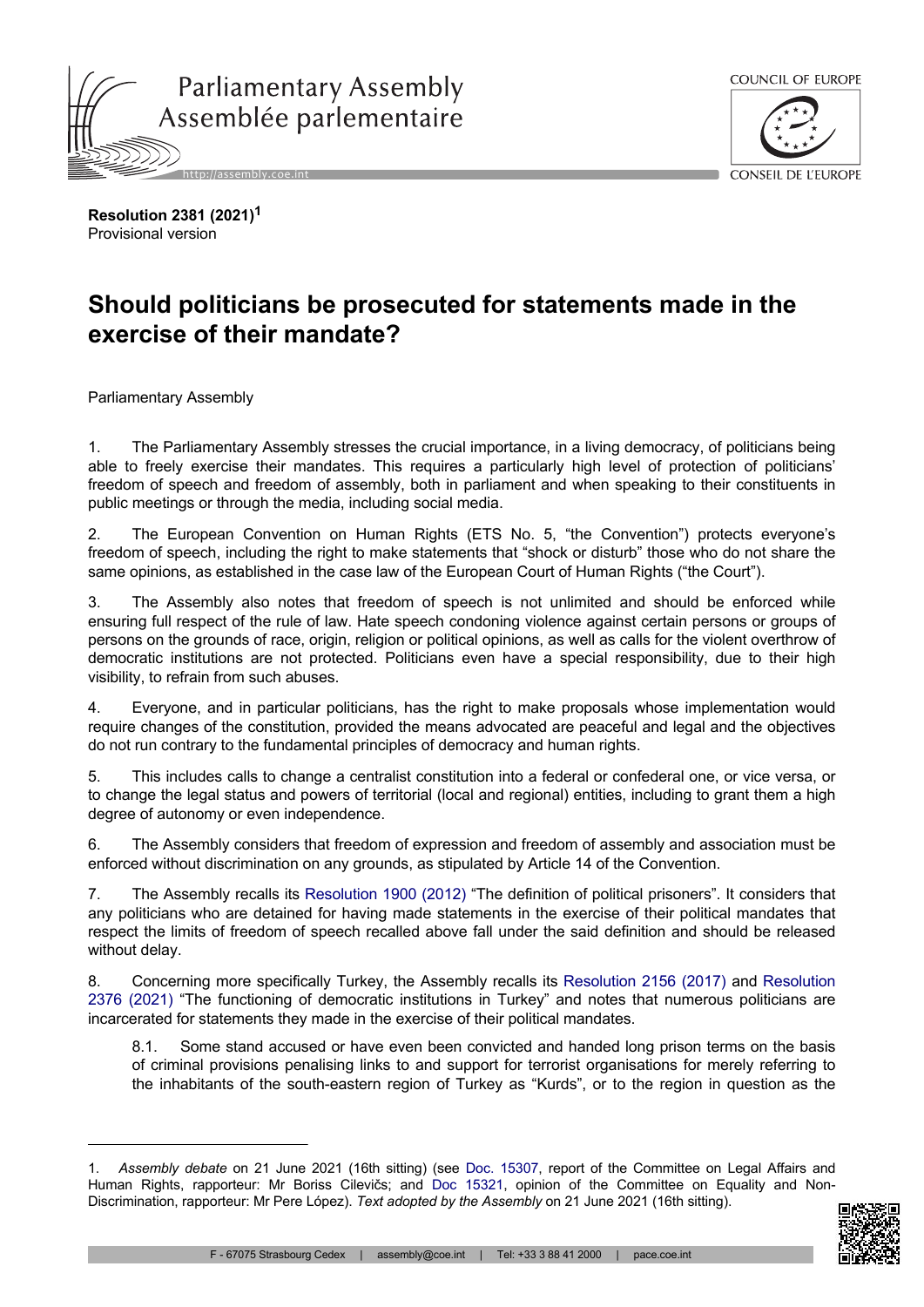"Kurdish region", or for advocating greater autonomy for this region, or for criticising the actions of the security forces in this region, or even merely requesting information on these actions in the form of parliamentary questions.

8.2. Others have been prosecuted for insult to the President, or to other representatives of the State, for merely criticising, as opposition politicians, the policies pursued by the government in different fields, including the management of the economy and the fight against corruption.

8.3. These cases are particularly egregious as they have arisen after numerous findings by the Court of violations of freedom of speech in similar circumstances. In the case of Mr Demirtaş, the president of one of the main opposition parties, the authorities openly defy a judgment by the Court, which ordered Mr Demirtaş' immediate release. Also, the incriminated political statements often date back several years, to when the position of the government was more tolerant with regard to the Kurdish issue and the politicians in question could not predict that their statements would one day be considered as criminal. Typically, these prosecutions take many years, during which the accused politicians are either in pre-trial detention, or otherwise prevented from exercising their political mandates.

8.4. While reiterating its unequivocal condemnation of PKK terrorism, as much within as outside Turkey, in line with [Recommendation](https://pace.coe.int/en/files/15300) 1266 (1995), [Resolution](https://pace.coe.int/en/files/17898) 1754 (2010), [Resolution](https://pace.coe.int/en/files/19668) 1925 (2013) and [Resolution](https://pace.coe.int/en/files/23665) 2156 (2017), the Assembly notes that the unclear wording and overly broad interpretation of Turkish legislation concerning the fight against terrorism, and the harsh penalties, including prison terms, handed down in actual practice for insult or defamation by criminal courts appear to violate the Convention as interpreted by the Court.

8.5. The Assembly condemns the removal and imprisonment of at least 47 democratically elected mayors from office (including the mayors of Diyarbakir, Van, Mardin and Kars), based on questionable evidence and their arbitrary replacement by unelected trustees appointed by the central government.

8.6. The Assembly notes that the independence of the Turkish courts has been put more and more into doubt. Instances of public accusations made by senior officials that were soon followed by the arrest and prosecution of the individuals concerned confirm the perception of the judiciary's lack of independence.

8.7. The Assembly recalls that the parliamentary immunity of 139 mainly opposition members of parliament was withdrawn in 2016 in a collective procedure not allowing for individual members to defend themselves. To achieve this, the parliament even adopted an ad hoc temporary change of the constitution suspending the normal protections to the detriment of this group of parliamentarians.

8.8. The Assembly finally notes that politicians belonging to opposition parties, journalists and civil society activists were excluded *de facto* from extraordinary pardons and reductions of prison terms motivated by the need to reduce prison overcrowding in the face of the Covid-19 pandemic.

9. As regards more specifically Spain, the Assembly recognises that Spain is a living democracy, with a culture of free and open public debate, and that the mere expression of pro-independence views is not a ground for criminal prosecution. The Assembly fully respects the constitutional order of Spain. Nevertheless, several senior Catalan politicians were prosecuted and eventually convicted to long prison terms for sedition and other crimes, *inter alia* for statements made in the exercise of their political mandates, in support of the unconstitutional referendum on the independence of Catalonia in October 2017 – organised by application of the "disconnection laws" approved by the Parliament of Catalonia in September 2017 and found to be unconstitutional by the Spanish Constitutional Court – and calling for participation in the mass protests surrounding this event.

9.1. Incriminatory statements included public speeches supporting the unconstitutional referendum in October 2017 on the independence of Catalonia and calling for participation in several demonstrations, as well as votes in the Catalan Parliament expressing the same support or allowing debates on this topic to be included in the agenda of parliament. The Assembly notes that the referendum had previously been ruled unconstitutional by the Spanish Constitutional Court, which had also warned the politicians in question against organising it.

9.2. Some of the politicians in question were also found guilty of abusing public funds and other resources, in particular by allowing public buildings to be used as polling stations.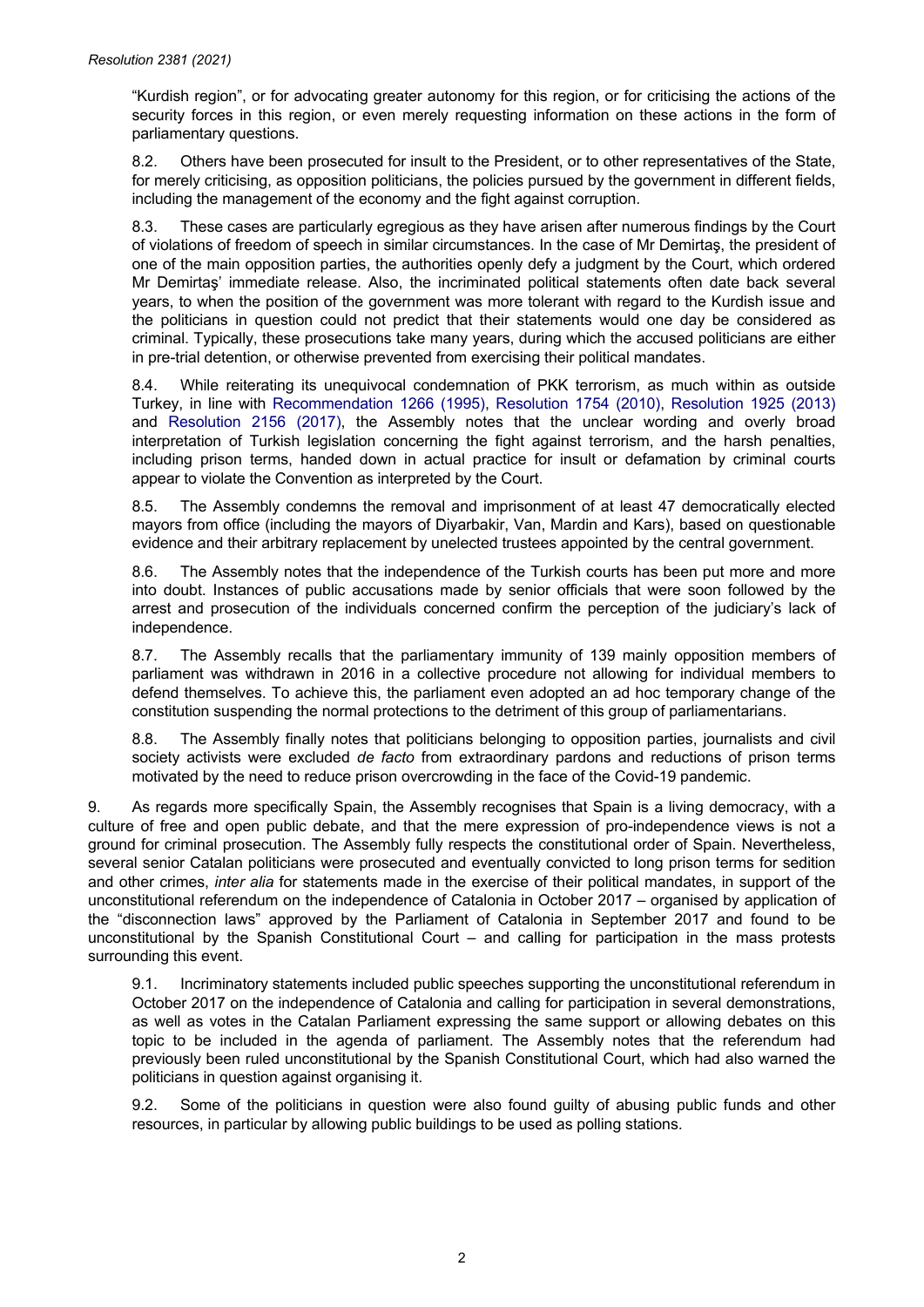9.3. The Assembly notes that the crime of organising an illegal referendum, punishable by up to 5 years in prison, was abrogated by the Spanish legislature in 2005. In this reform of the Criminal Code, the crime of sedition, punishable by up to 15 years in prison, which requires an element of violence ("tumultuous uprising") remained unchanged. The organisers of the illegal referendum on 1 October 2017 were convicted of sedition.

9.4. It is undisputed that none of the politicians in question called for violence. To the contrary, it is recognised, also by the prosecution, that they called on demonstrators to refrain from any violent acts. Indeed, on several occasions, hundreds of thousands of demonstrators turned out without there being any violent incidents, thanks also to the restraint exercised most of the time by the Catalan and Spanish security forces, who were also deployed in large numbers.

9.5. The Assembly warmly welcomes the fact that the criminal provisions on rebellion and sedition have become subject to intense debate in the political and legal spheres in Spain, in particular as regards the need to update and restrict the definition of the crime of sedition. They were enacted in response to the frequent attempts at military takeover in the past. Doubts were therefore expressed as to their application to the organisers of peaceful demonstrations. This required novel interpretations such as the notion of "violence without violence" developed by the prosecution, according to which the sheer number of demonstrators exercised psychological coercion on the police officers facing them, and a very wide meaning given to the term of "tumultuous uprising" required for the crime of sedition.

9.6. The Assembly further notes that, even after the conviction of the leading Catalan politicians involved in the 2017 unconstitutional referendum, the Spanish judicial authorities have also prosecuted the next set of Catalan leaders and a number of lower-ranking Catalan officials involved in the events in 2017. The Spanish authorities also continue to pursue the extradition of Catalan politicians living in other European countries, despite several setbacks in German, Belgian and United Kingdom courts. It finally notes on a positive note that several high-profile prosecutions, of the head of the Catalan police force and of members of the Catalan election commission, recently ended in acquittals.

9.7. Reportedly, the Spanish authorities have made the application of the milder prison regime usually applied to non-violent offenders or the consideration of a pardon subject to the prisoners expressing regrets for their actions and/or an undertaking not to commit further crimes, as is the case for all convicts under Spanish law. The prisoners in question consider that they cannot be obliged to disown their deeply held political convictions.

9.8. The Assembly finally respects the independence of the Spanish tribunals to solve pending appeals, respecting as well the right to appeal to the European Court of Human Rights in due course.

- 10. In view of the above, the Assembly invites:
	- 10.1. all member States of the Council of Europe to:

10.1.1. ensure that everyone, including politicians, enjoy freedom of speech and assembly in law and practice and refrain from imposing any restrictions not covered by the Convention as interpreted by the Court;

10.1.2. notably examine their relevant criminal provisions and their application in practice, in light of the judgments and decisions of the Court also vis-à-vis other countries, to ensure that their provisions are drafted sufficiently clearly and narrowly and that they do not lead to disproportionate penalties;

10.1.3. free without delay any and all politicians who fulfil the Assembly's definition of political prisoners in line with [Resolution 1900 \(2012\);](https://pace.coe.int/en/files/19150)

10.2. the Turkish authorities to:

10.2.1. urgently release Mr Selahattin Demirtaş, thereby implementing the European Court of Human Rights' judgment and the decision of the Committee of Ministers;

10.2.2. take urgent steps to restore the independence of the judiciary, and in particular of the criminal courts, and refrain from making public allegations that could be interpreted as instructions to the courts by senior officials;

10.2.3. refrain from systematically prosecuting politicians for terrorism-related offenses whenever they refer to the Kurdish people or the Kurdish region as such or criticise the actions of the security forces in this region;